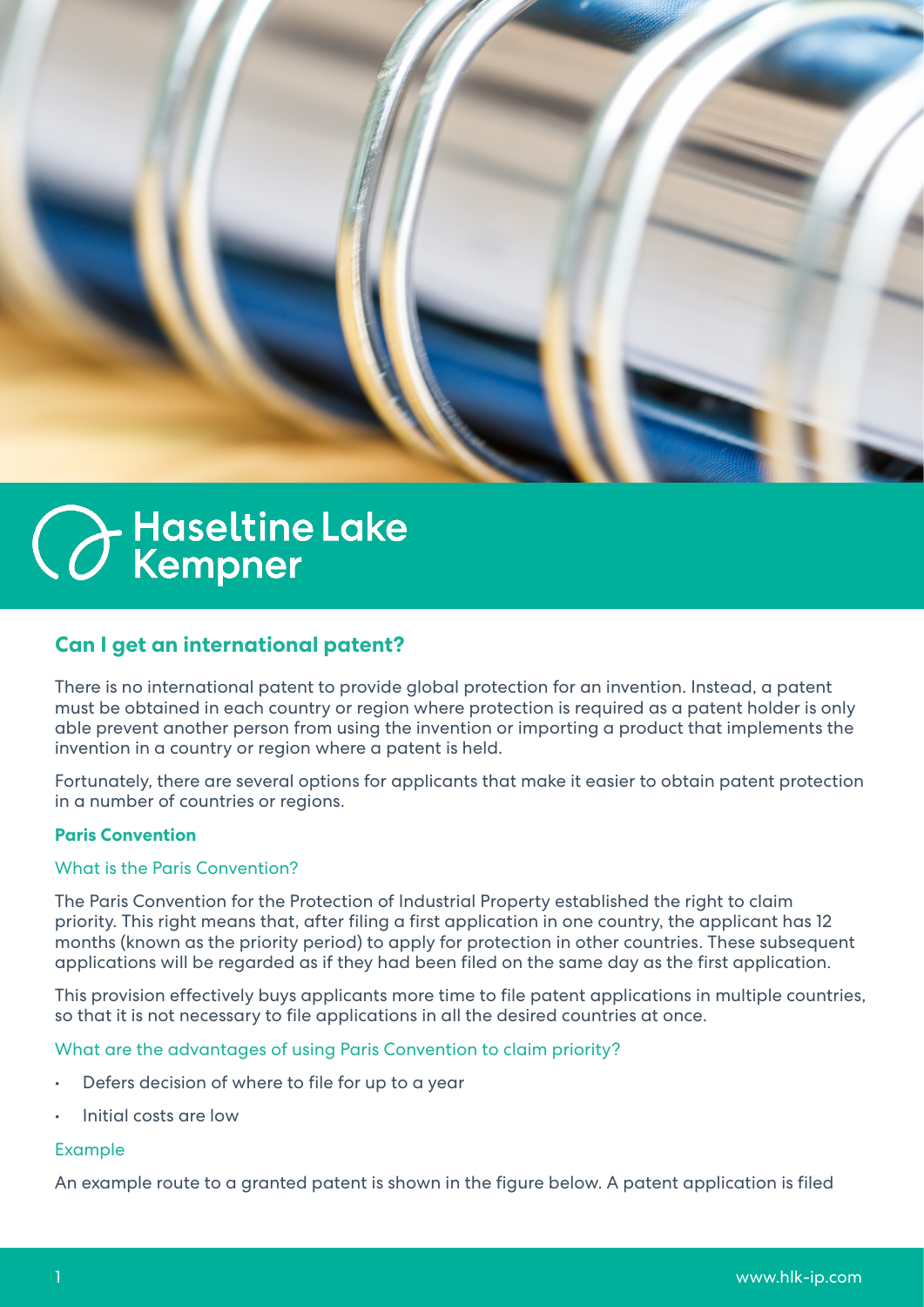in the UK and the applicant also wants to apply for a patent in the USA, India and China. Within 12 months, they can file national applications in these countries and claim priority based on the earlier UK application. The subsequent applications in the USA, India and China will be considered in many key respects to have been filed on the same date as the UK application.



## **PCT**

#### What is the PCT?

The Patent Cooperation Treaty (PCT) makes it possible for applicants to seek patent protection for an invention simultaneously in each of a large number of countries. It only requires one application to be filed which, after a certain period of time, can be converted into a number of individual national or regional applications in the contracting states where the applicant requires patent protection. This is known as entering the *national* or *regional phase*. The application will then be prosecuted via the patent offices of those nations or regions.

#### What are the advantages of the PCT?

The PCT process has a number of advantages when compared with filing individual national applications including:

- Deferred costs until national/regional phase entry (30 months or 31 months, from filing the earliest application)
- Deferred decision making about where to protect an invention until national/regional phase entry
- Only a single application in a single language needs to be filed and monitored prior to national/regional phase entry

It is important to note that although the costs are deferred by taking the PCT route, they can be higher overall. In addition, it typically takes longer for PCT applications to reach grant compared to direct national applications. Therefore, if it is already known where protection is required, and the number of countries is relatively small, direct national applications using the Paris Convention may be the quicker and cheaper option.

#### Who can apply via the PCT?

When filing a PCT application, at least one applicant must be a resident or national of a country that is a member of the PCT. If this is not the case, it is worth speaking to us to explore what options are available.

Many countries are part of the PCT, but notable non-member countries include Argentina and Taiwan. A full list can be found [here.](https://www.wipo.int/pct/en/pct_contracting_states.html)

#### Example PCT route

Two example routes to a granted patent are shown in the figures below.

In situation (A), the applicant knows they would like to file applications in the UK, the USA, China and Germany. They file a PCT application and after 30/31 months enter the national phase in those countries.